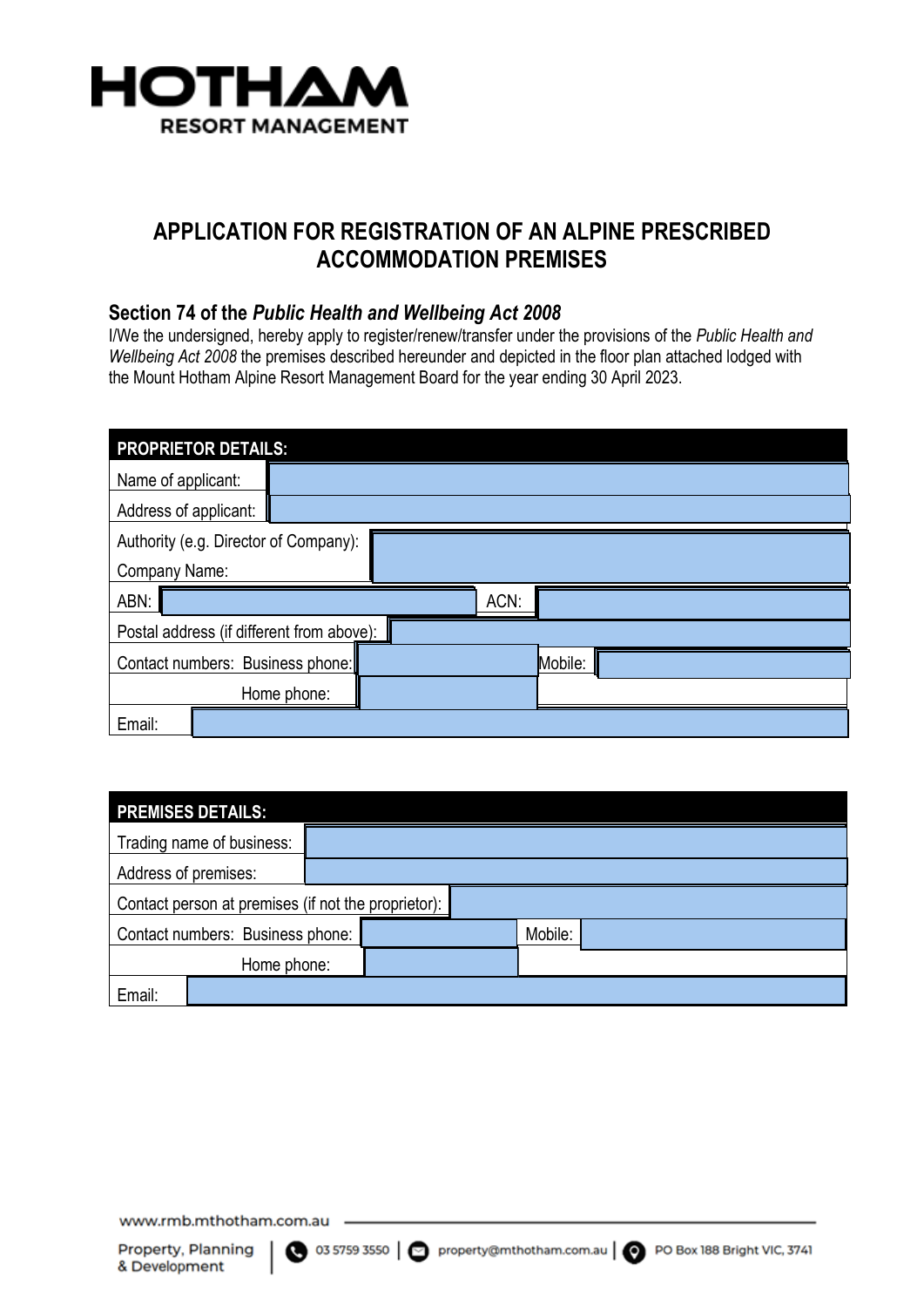| <b>PRESCRIBED ACCOMMODATION DETAILS:</b>                                |                                   |  |  |                        |  |  |
|-------------------------------------------------------------------------|-----------------------------------|--|--|------------------------|--|--|
|                                                                         | <b>Residential Accommodation*</b> |  |  | Holiday Camp.          |  |  |
|                                                                         | <b>Hotel/Motel</b>                |  |  | <b>Rooming House**</b> |  |  |
|                                                                         | Members Only***                   |  |  | <b>B&amp;B</b>         |  |  |
|                                                                         | Other (specify)                   |  |  |                        |  |  |
| Maximum Number of PERSONS to be accommodated                            |                                   |  |  |                        |  |  |
| Number of BEDROOMS available for occupiers on payment of considerations |                                   |  |  |                        |  |  |
| Number of BEDS in each bedroom (attach separate list if needed)         |                                   |  |  |                        |  |  |
|                                                                         |                                   |  |  |                        |  |  |

**\*Residential Accommodation** means any house, building, or other structure used as a place of abode where a person or persons can live on payment of consideration to the proprietor but does not include –

- (a) A hotel or motel; or (d) A hostel; or
- (b) A student dormitory, or (e) A holiday camp; or
- (c) A rooming house.

**\*\*Rooming House** means a building in which there is one or more rooms available for occupancy on payment of rent in which the total number of people who may occupy that room or those rooms in not less than 4.

\*\*\*Members Only means no advertised accommodation, only members of that premises use the premises

### **SUPPORTING DOCUMENTS:**

One Copy of a floor plan (scale 1:100), including *the proposed use of each room, must be submitted with this application.*

2

### **PAYMENT DETAILS:**

Payment details are listed on the invoice.